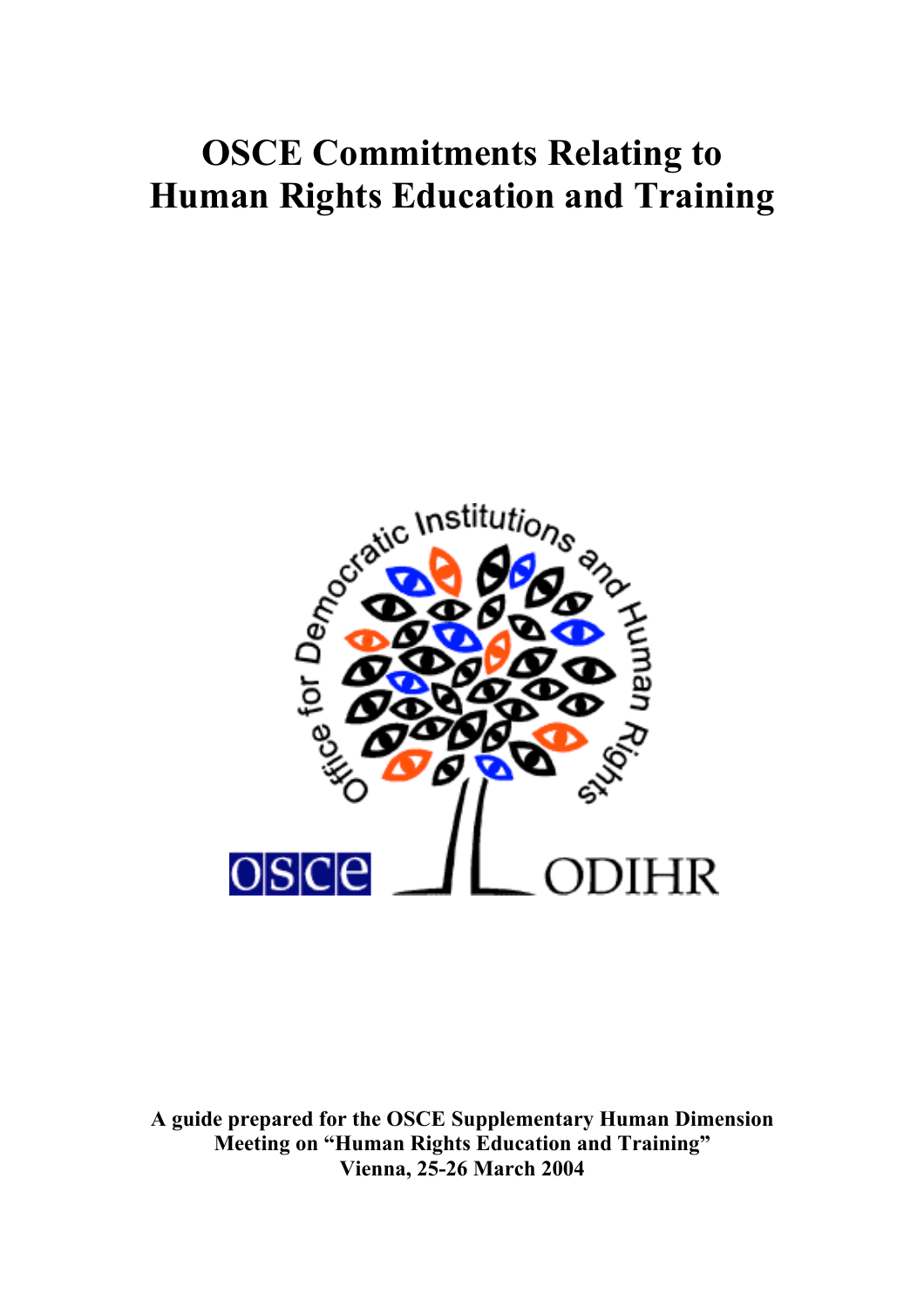**Note:** This compilation includes OSCE commitments of particular relevance to the topic of human rights education and training. These include commitments on human rights defenders; freedom of expression; free media and information; prohibition of torture and other cruel, inhuman, or degrading treatment or punishment; freedom of thought, conscience, religion, or belief; rule of law; independence of the judiciary; right to education; prevention of aggressive nationalism, racism, chauvinism, xenophobia, anti-Semitism, and ethnic-cleansing; prevention of trafficking in human beings; Roma and Sinti; migrant workers; and international humanitarian law. The list of commitments should not be considered exhaustive, as all commitments relating to human rights and fundamental freedoms are considered equally important in promotion of human rights education and training.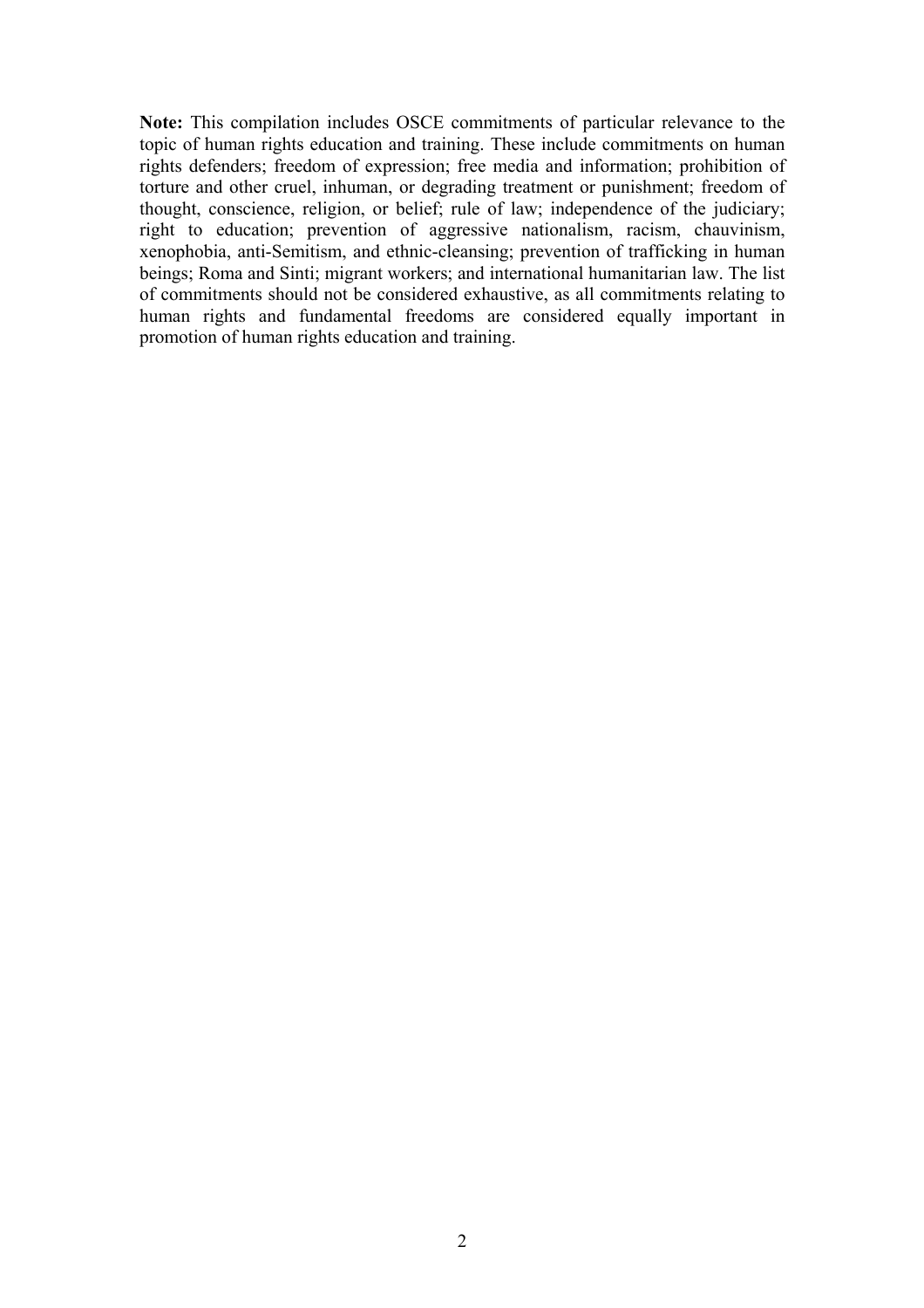# **Human rights defenders**

### • **Vienna, 1989 (Questions relating to Security in Europe, par. 13.5, 13.6)**

[The participating States]

(13.5) - respect the right of their citizens to contribute actively, individually or in association with others, to the promotion and protection of human rights and fundamental freedoms;

(13.6) - encourage in schools and other educational institutions consideration of the promotion and protection of human rights and fundamental freedoms; (...)

#### • **Copenhagen, 1990 (par. 10, 10.1 to 10.4)**

(10) In reaffirming their commitment to ensure effectively the rights of the individual to know and act upon human rights and fundamental freedoms, and to contribute actively, individually or in association with others, to their promotion and protection, the participating States express their commitment to:

(10.1) - respect the right of everyone, individually or in association with others, to seek, receive and impart freely views and information on human rights and fundamental freedoms, including the rights to disseminate and publish such views and information;

(10.2) - respect the rights of everyone, individually or in association with others, to study and discuss the observance of human rights and fundamental freedoms and to develop and discuss ideas for improved protection of human rights and better means for ensuring compliance with international human rights standards;

 (10.4) - allow members of such groups and organizations to have unhindered access to and communication with similar bodies within and outside their countries and with international organizations, to engage in exchanges, contacts and co-operation with such groups and organizations and to solicit, receive and utilize for the purpose of promoting and protecting human rights and fundamental freedoms voluntary financial contributions from national and international sources as provided for by law.

### • **Paris, 1990 (Non-governmental Organizations)**

We recall the major role that non-governmental organizations, religious and other groups and individuals have played in the achievement of the objectives of the CSCE and will further facilitate their activities for the implementation of the CSCE commitments by the participating States. These organizations, groups and individuals must be involved in an appropriate way in the activities and new structures of the CSCE in order to fulfill their important tasks.

### • **Istanbul, 1999 (Charter for European Security, par. 27)**

27. Non-governmental organizations (NGOs) can perform a vital role in the promotion of human rights, democracy and the rule of law. They are an integral component of a strong civil society. We pledge ourselves to enhance the ability of NGOs to make their full contribution to the further development of civil society and respect for human rights and fundamental freedoms.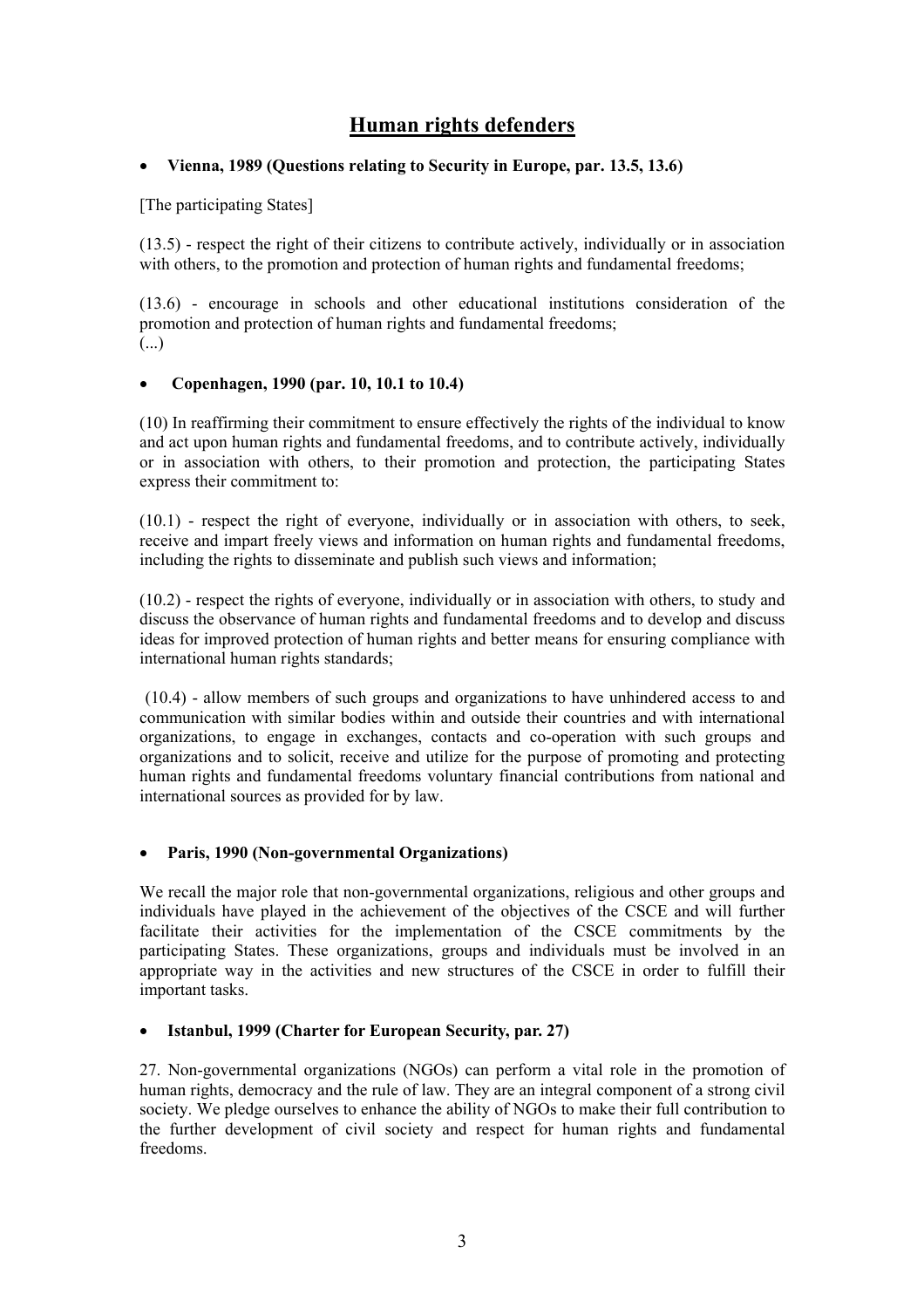# **Freedom of expression, free media and information Including the right to know and to act upon one's rights**

### • **Vienna, 1989 (Questions Relating to Security in Europe, par. 13.3, 13.4 and 26)**

[The participating States will]

(13.3) - publish and disseminate the text of the Final Act, of the Madrid Concluding Document and of the present Document as well as those of any relevant international instruments in the field of human rights, in order to ensure the availability of these documents in their entirety, to make them known as widely as possible and to render them accessible to all individuals in their countries, in particular through public library systems;

(13.4) - effectively ensure the right of the individual to know and act upon his rights and duties in this field, and to that end publish and make accessible all laws, regulations and procedures relating to human rights and fundamental freedoms;

(...)

(26) They confirm that governments, institutions, organizations and persons have a relevant and positive role to play in contributing to the achievement of the aims of their co-operation and to the full realization of the Final Act (...) They will (…) take effective measures to facilitate access to information on the implementation of CSCE provisions and to facilitate the free expression of views on these matters.

# **Prohibition of torture and other cruel, inhuman, or degrading treatment or punishment**

# • **Copenhagen, 1990 (par. 16.4)**

(16) The participating States

(16.4) - will ensure that education and information regarding the prohibition against torture are fully included in the training of law enforcement personnel, civil or military, medical personnel, public officials and other persons who may be involved in the custody, interrogation or treatment of any individual subjected to any form of arrest, detention or imprisonment;

### • **Moscow, 1991 (par. 22)**

(22) The participating States will take appropriate measures to ensure that education and information regarding the prohibition of excess force by law enforcement personnel as well as relevant international and domestic codes of conduct are included in the training of such personnel.

### • **Budapest, 1994**

### **Commitments and Co-operation**

### **Prevention of torture**

20. The participating States strongly condemn all forms of torture as one of the most flagrant violations of human rights and human dignity. They commit themselves to strive for its elimination. They recognize the importance in this respect of international norms as laid down in international treaties on human rights, in particular the United Nations Convention against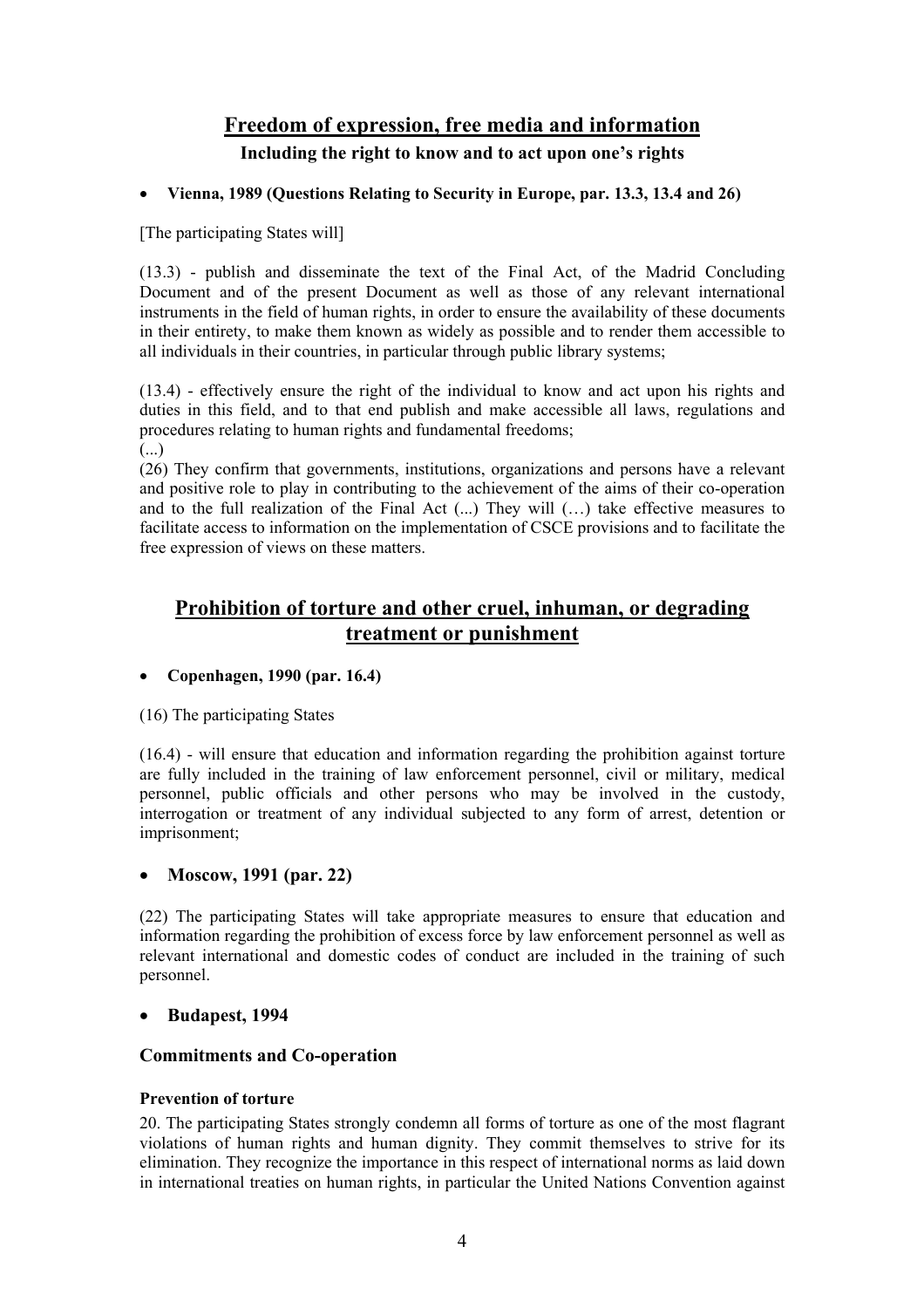Torture and other Cruel, Inhuman or Degrading Treatment or Punishment and the European Convention for the Prevention of Torture and Inhuman or Degrading Treatment or Punishment. They also recognize the importance of national legislation aimed at eradicating torture. They commit themselves to inquire into all alleged cases of torture and to prosecute offenders. They also commit themselves to include in their educational and training programmes for law enforcement and police forces specific provisions with a view to eradicating torture. They consider that an exchange of information on this problem is an essential prerequisite. The participating States should have the possibility to obtain such information. The CSCE should in this context also draw on the experience of the Special Rapporteur on Torture and other Cruelly Inhuman or Degrading Treatment or Punishment established by the Commission on Human Rights of the United Nations and make use of information provided by NGOs.

# **Freedom of thought, conscience, religion or belief**

#### • **Vienna, 1989 (Questions Relating to Security in Europe, par. 16, 16.6.)**

(16) In order to ensure the freedom of the individual to profess and practise religion or belief, the participating States will*, inter alia,*

(16.6) - respect the right of everyone to give and receive religious education in the language of his choice, whether individually or in association with others;

# **Rule of law**

#### • **Moscow, 1991 (par. 22)**

(22) The participating States will take appropriate measures to ensure that education and information regarding the prohibition of excess force by law enforcement personnel as well as relevant international and domestic codes of conduct are included in the training of such personnel.

# **Independence of the judiciary**

#### • **Moscow, 1991 (par. 20, 20.1, 20.4)**

(20) For the promotion of the independence of the judiciary, the participating States will:

(20.1) - recognize the important function national and international associations of judges and lawyers can perform in strengthening respect for the independence of their members and in providing education and training on the role of the judiciary and the legal profession in society;

(20.4) - co-operate on an ongoing basis in such areas as the education and training of judges and legal practitioners, as well as the preparation and enactment of legislation intended to strengthen respect for their independence and the impartial operation of the public judicial service.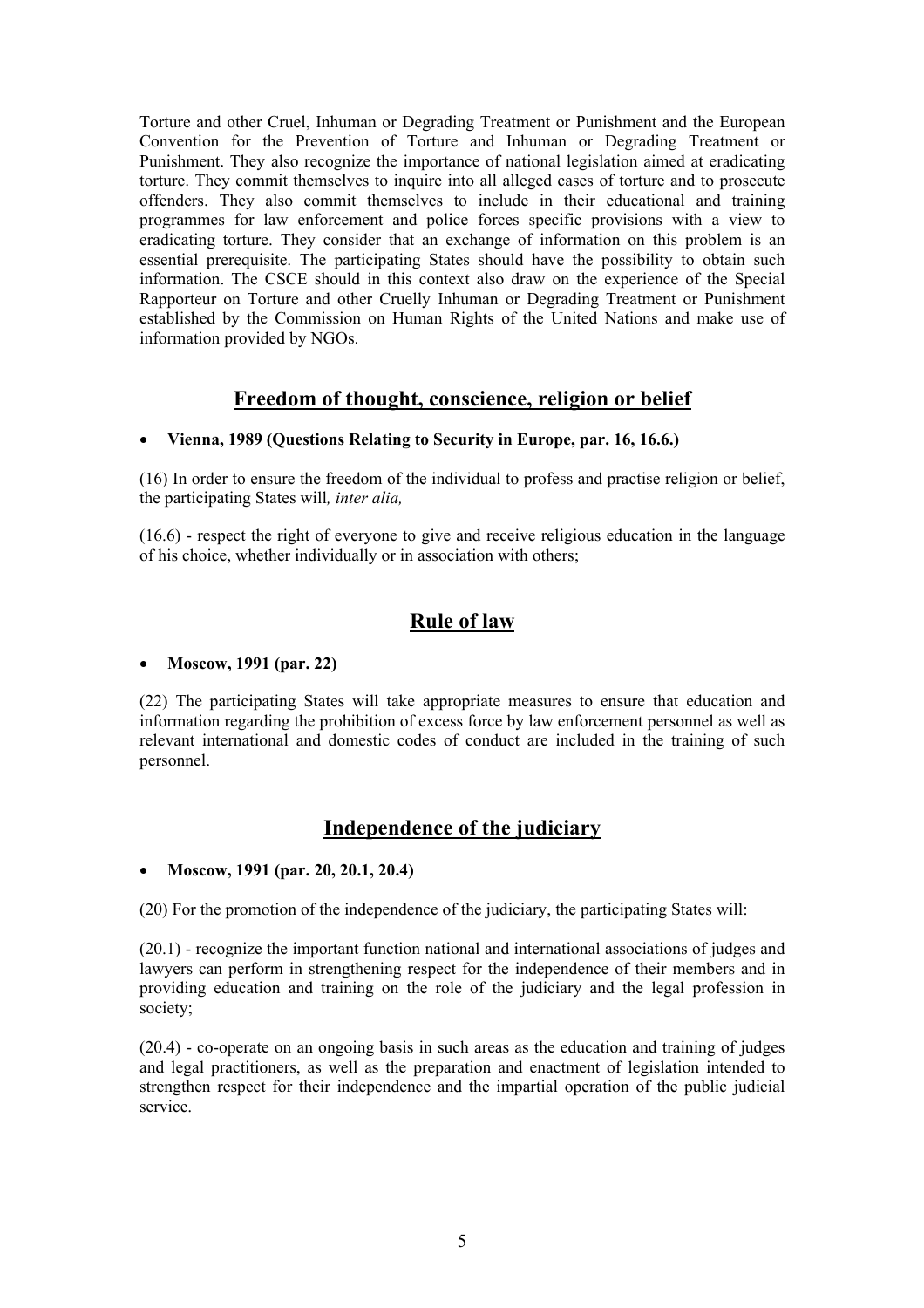# **Right to education**

# • **Helsinki, 1975 (Questions Relating to Co-operation in Humanitarian and Other Fields)**

### 3. Co-operation and Exchanges in the Field of Culture

Fields and Forms of Co-operation:

To encourage the search for new fields and forms of cultural co-operation, to these ends contributing to the conclusion among interested parties, where necessary, of appropriate agreements and arrangements, and in this context to promote: (…)

the study of the possibilities for organizing international courses for the training of specialists in different disciplines relating to restoration.

4. Co-operation and Exchanges in the Field of Education

The participating States,

*Conscious* that the development of relations of an international character in the fields of education and science contributes to a better mutual understanding and is to the advantage of all peoples as well as to the benefit of future generations,

*Prepared* to facilitate, between organizations, institutions and persons engaged in education and science, the further development of exchanges of knowledge and experience as well as of contacts, on the basis of special arrangements where these are necessary,

*Desiring* to strengthen the links among educational and scientific establishments and also to encourage their co-operation in sectors of common interest, particularly where the levels of knowledge and resources require efforts to be concerted internationally, and

*Convinced* that progress in these fields should be accompanied and supported by a wider knowledge of foreign languages,

*Express* to these ends their intention in particular:

(e) Teaching Methods

To promote the exchange of experience, on a bilateral or multilateral basis, in teaching methods at all levels of education, including those used in permanent and adult education, as well as the exchange of teaching materials, in particular by:

- facilitating exchanges of experience concerning the organization and functioning of education intended for adults and recurrent education, the relationships between these and other forms and levels of education, as well as concerning the means of adapting education, including vocational and technical training, to the needs of economic and social development in their countries;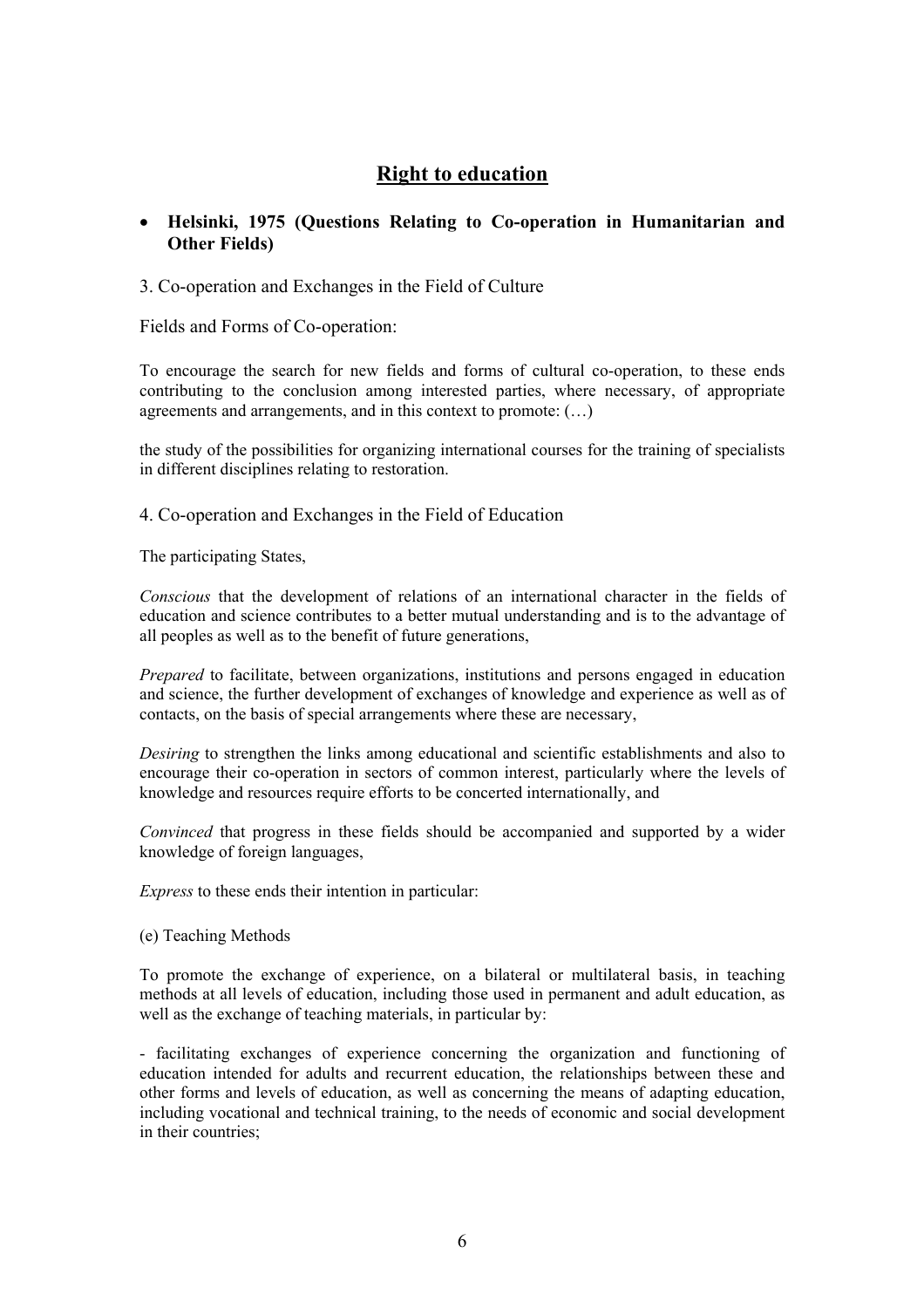- encouraging exchanges of experience in the education of youth and adults in international understanding, with particular reference to those major problems of mankind whose solution calls for a common approach and wider international co-operation;

- encouraging exchanges of teaching materials - including school textbooks, having in mind the possibility of promoting mutual knowledge and facilitating the presentation of each country in such books - as well as exchanges of information on technical innovations in the field of education.

*National minorities or regional cultures*. The participating States, recognizing the contribution that national minorities or regional cultures can make to co-operation among them in various fields of education, intend, when such minorities or cultures exist within their territory, to facilitate this contribution, taking into account the legitimate interests of their members.

#### • **Vienna, 1989 (Questions Relating to Security in Europe, par. 14)**

(14) The participating States recognize that the promotion of economic, social, cultural rights as well as of civil and political rights is of paramount importance for human dignity and for the attainment of the legitimate aspirations of every individual (...) In this context they will pay special attention to problems in the areas of (...) education ...

#### • **Vienna, 1989 (Co-operation and Exchanges in the Field of Education, par. 63 to 70)**

(63) They will ensure access by all to the various types and levels of education without discrimination as to race, colour, sex, language, religion, political or other opinion, national or social origin, property, birth or other status.

(66) They will facilitate exchanges of schoolchildren between their countries on the basis of bilateral arrangements, where necessary, including meeting and staying with families of the host country in their homes, with the aim of acquainting schoolchildren with life, traditions and education in other participating States.

(67) They will encourage their relevant government agencies or educational institutions to include, as appropriate, the Final Act as a whole in the curricula of schools and universities.

(68) They will ensure that persons belonging to national minorities or regional cultures on their territories can give and receive instruction on their own culture, including instruction through parental transmission of language, religion and cultural identity to their children.

(69) They will encourage their radio and television organizations to inform each other of the educational programmes they produce and to consider exchanging such programmes.

(70) They will encourage direct contacts and co-operation between relevant governmental institutions or organizations in the field of education and science.

#### • **Moscow, 1991 (par. 42 to 42.6)**

(42) The participating States

(42.1) - affirm that human rights education is fundamental and that it is therefore essential that their citizens are educated on human rights and fundamental freedoms and the commitment to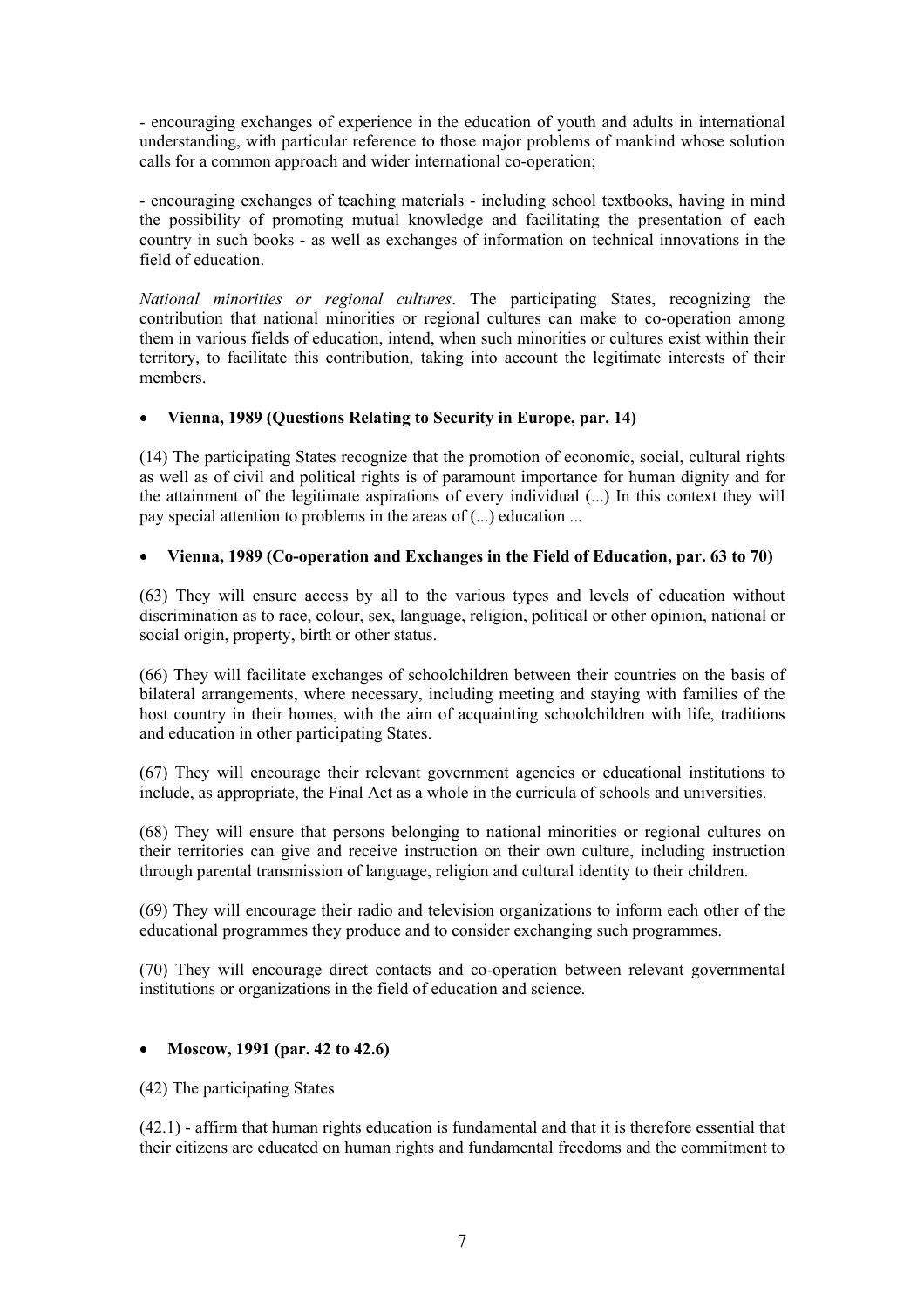respect such rights and freedoms in domestic legislation and international instruments to which they may be parties;

(42.2) - recognize that effective human rights education contributes to combating intolerance, religious, racial and ethnic prejudice and hatred, including against Roma, xenophobia and anti-semitism;

(42.3) - will encourage their competent authorities responsible for education programmes to design effective human rights related curricula and courses for students at all levels, particularly students of law, administration and social sciences as well as those attending military, police and public service schools;

(42.4) - will make information on all CSCE human dimension provisions available to their educators;

(42.5) - will encourage organizations and educational establishments to co-operate in drawing up and exchanging human rights programmes at the national as well as the international level;

(42.6) - will seek to ensure that activities undertaken with a view to promoting human rights education in the broader sense take into account experience, programmes and forms of cooperation within existing international governmental and non-governmental bodies, such as the United Nations and the Council of Europe.

(…) The participating States will "encourage measures effectively to ensure full economic opportunity for women, including non-discriminatory employment policies and practices, equal access to education and training, and measures to facilitate combining employment with family responsibilities for female and male workers; and will seek to ensure that any structural adjustment policies or programmes do not have an adversely discriminatory effect on women (…)

### • **Helsinki, 1992 (The Challenges of Change)**

(…) The participating States emphasize the need for continuing co-operation and investment in human resources development in order to cope with problems of transition to market economies, rapid technological changes and the evolution of society. Recognizing the importance of education and training, including management and vocational training at all levels, they will intensify their dialogue on education and training systems and promote further co-operation in this area. (...)

# **Prevention of aggressive nationalism, racism, chauvinism, xenophobia, anti-Semitism, and ethnic-cleansing**

#### • **Copenhagen, 1990 (par. 40.4)**

(40.4) - endeavour to ensure that the objectives of education include special attention to the problem of racial prejudice and hatred and to the development of respect for different civilizations and cultures…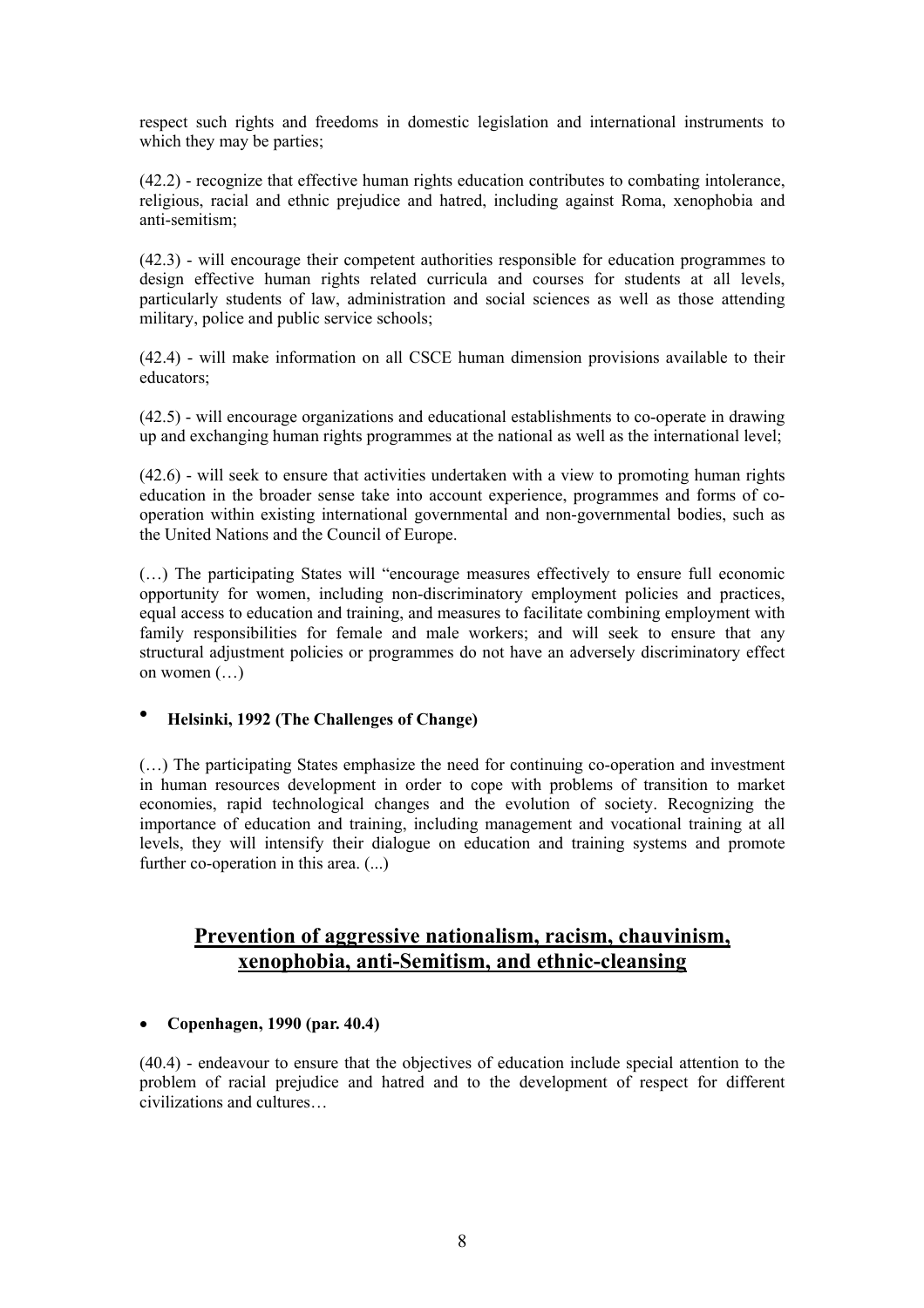### • **Helsinki, 1992 (Decisions, Chapter VI, par. 34)**

#### Tolerance and non-discrimination

The participating States

(34) Will consider developing programmes to create the conditions for promoting nondiscrimination and cross-cultural understanding which will focus on human rights education, grass-roots action, cross-cultural training and research…

# **Prevention of trafficking in human beings**

#### • **Vienna, 2000 (Ministerial Council Decision 1)**

The Ministerial Council,

8. Undertakes to raise awareness, including with assistance from the ODIHR, non-governmental organizations and other relevant institutions, through, where necessary, establishing training programmes among public officials, including law enforcement, judiciary, consular and immigration officials, about all aspects of trafficking;

### • **Declaration on Trafficking in Human Beings adopted in Porto, 2002**

The participating States (…) decided to "strive for adequate measures to prevent trafficking in human beings in our countries, taking the form, *inter alia*, of target-oriented awareness raising campaigns and education in countries of origin and transit, directed in particular towards youth and other vulnerable groups" and to "seek to develop appropriate campaign in the countries of destination (…).

# **Roma and Sinti**

#### • **Moscow, 1991 (Par. 42.2)**

[The participating States]

(42.2) - recognize that effective human rights education contributes to combating intolerance, religious, racial and ethnic prejudice and hatred, including against Roma, xenophobia and anti-semitism.

# **Migrant workers**

#### • **Helsinki, 1975 (Economic and Social Aspects of Migrant Labour)**

The participating States, (…)

*are* of the opinion that the problems arising bilaterally from the migration of workers in Europe as well as between the participating States should be dealt with by the parties directly concerned  $(...)$ , with the following aims in view:  $(...)$ 

to confirm the right of migrant workers to receive, as far as possible, regular information in their own language, covering both their country of origin and the host country;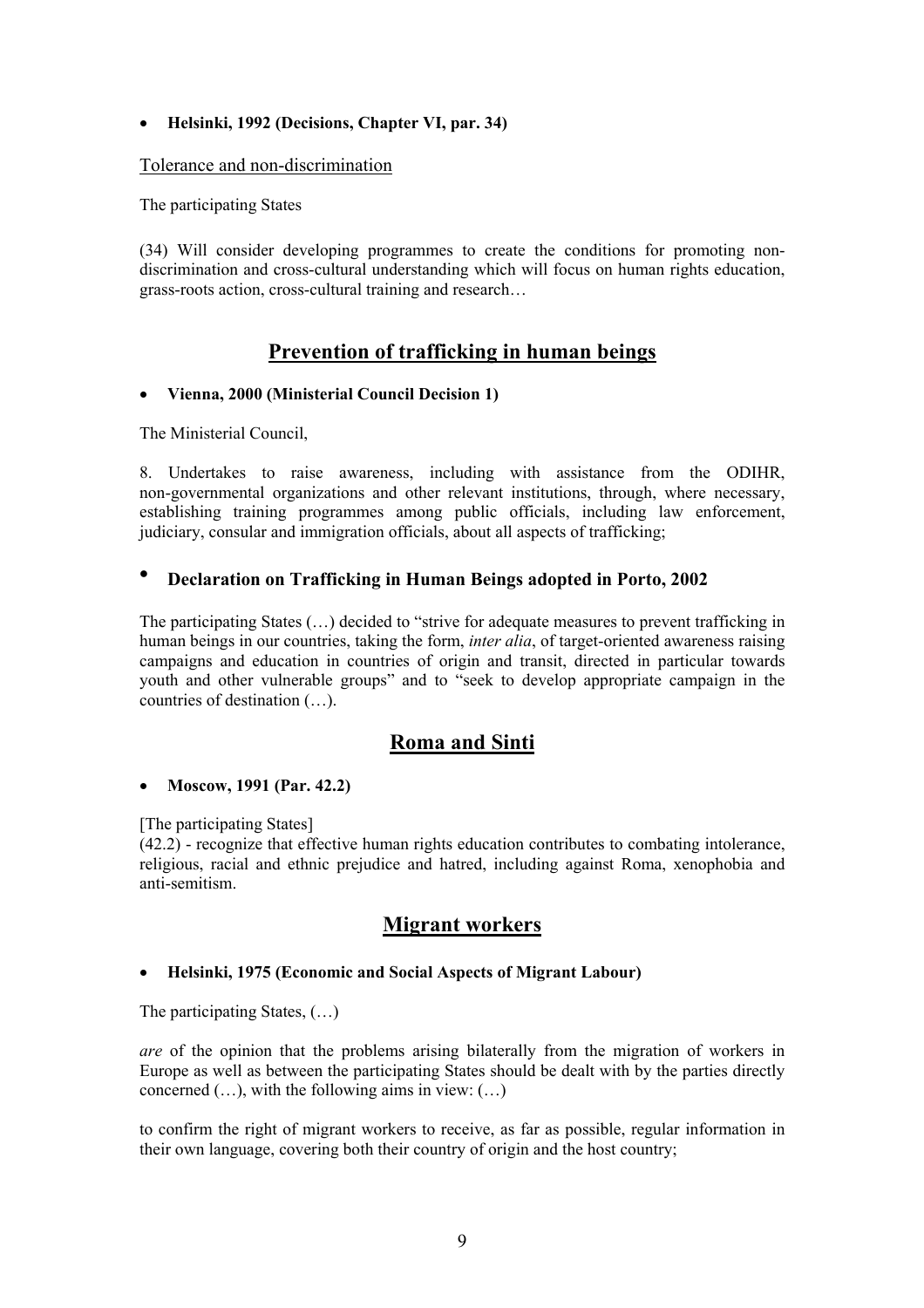to ensure that the children of migrant workers established in the host country have access to the education usually given there, under the same conditions as the children of that country and, furthermore, to permit them to receive supplementary education in their own language, national culture, history and geography (…).

# **International humanitarian law**

### • **Budapest, 1994 (Chapter VIII, par. 34)**

International humanitarian law

34. They commit themselves to ensure adequate information and training within their military services with regard to the provisions of international humanitarian law and consider that relevant information should be made available.

# **Office for Democratic Institutions and Human Rights**

### • **Prague, 1992 (Prague Document on Further Development of the CSCE Institutions and Structures, par. 9 to 10)**

9. In order to extend practical co-operation among participating States in the human dimension, the Ministers decided to give additional functions to the Office for Free Elections which will henceforth be called the Office for Democratic Institutions and Human Rights. 10. Under the general guidance of the CSO, the Office should, inter alia: (…)

- facilitate co-operation in training and education in disciplines relevant to democratic institutions (…)

# **OTHER RELEVANT EXTRACTS:**

### • **Istanbul, Charter for European Security, 1999**

### IV. Our Common Instruments

(...)

36. Reflecting our spirit of solidarity and partnership, we will also enhance our political dialogue in order to offer assistance to participating States, thereby ensuring compliance with OSCE commitments. To encourage this dialogue, we have decided, in accordance with established rules and practices, to make increased use of OSCE instruments, including: (...)

- Organizing training programmes aimed at improving standards and practices, *inter alia*, within the fields of human rights, democratization and the rule of law;

### Police-Related Activities

44. We will work to enhance the OSCE's role in civilian police-related activities as an integral part of the Organization's efforts in conflict prevention, crisis management and post-conflict rehabilitation. Such activities may comprise:

(….)

- Police training, which could, *inter alia*, include the following tasks:

(...)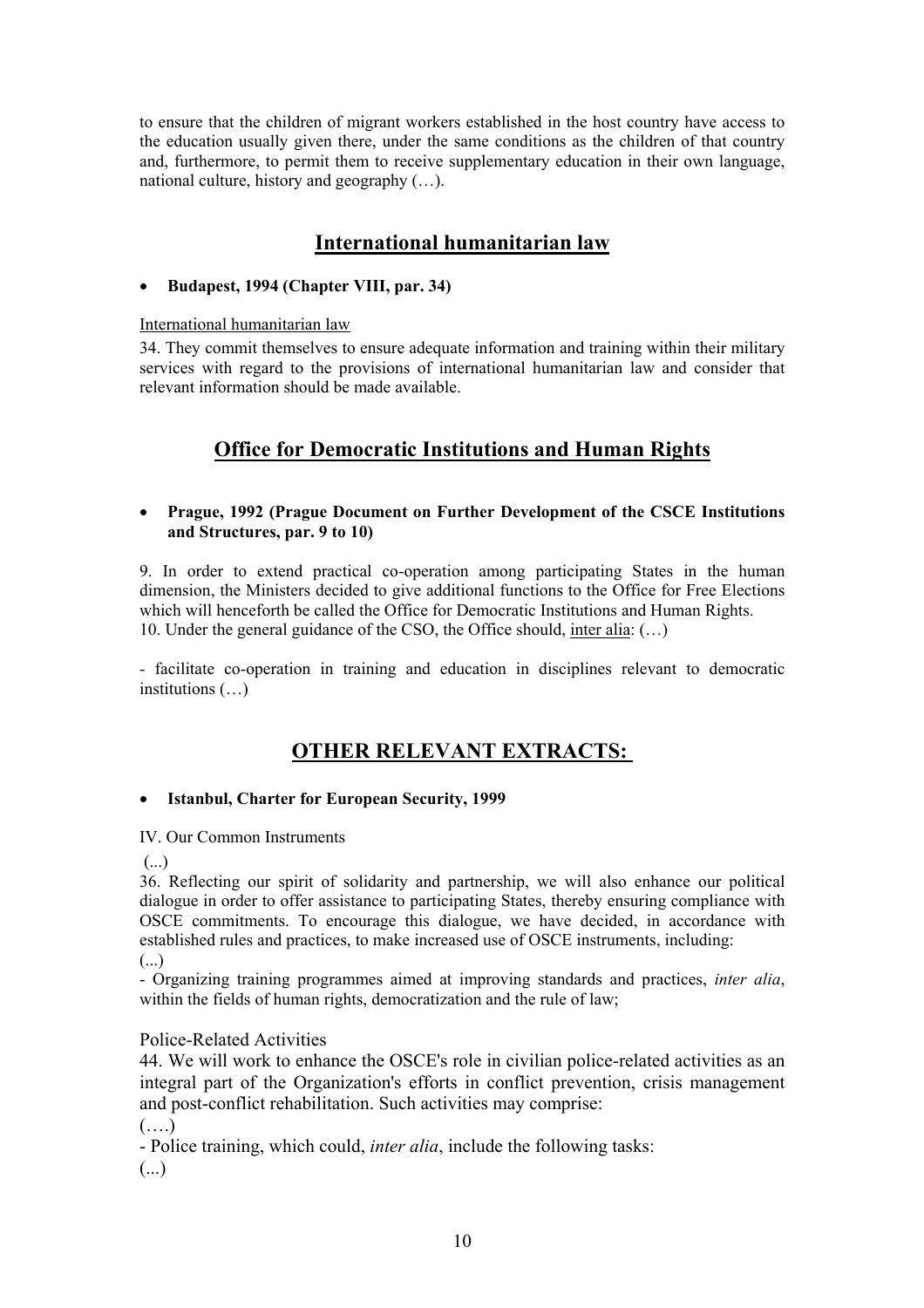- Creating a police service with a multi-ethnic and/or multi-religious composition that can enjoy the confidence of the entire population;

- Promoting respect for human rights and fundamental freedoms in general. (...)

# • **Bucharest Plan of Action for Combating Terrorism, 2001**

Secretariat: Will further assist participating States, on the request and with their agreement, through provision of advice and assistance on restructuring and/or reconstruction of police services; monitoring and training of existing police services, including human rights training; and capacity building, including support for integrated or multi-ethnic police services (…).

# • **Maastricht, 2003 (Meeting of the Ministerial Council):**

• OSCE Strategy to Address Threats to Security and Stability in the Twenty-first Century (par. 32, 40)

# The OSCE response

32. The Strategic Police Matters Unit was set up to improve the capacity of participating States to address threats posed by criminal activity and to assist them in upholding the rule of law. The aim is to enhance key policing skills, including respect for human rights and fundamental freedoms. The OSCE will, at the request of participating States, increase its focus on assistance to authorities, including at the local level, on fighting crime and criminal networks and will define and develop core competencies for police activities such as training and capacity-building activities.

40. The OSCE's efforts will in particular be targeted at the younger generation in order to build up their understanding of the need for tolerance and the importance of reconciliation and peaceful coexistence. Their outlook and perspective on the future are key. Where appropriate, the OSCE will therefore take on a stronger role in the field of education. An area such as human rights education would deserve particular attention.

• Decision on Tolerance and Non-Discrimination (par. 14)

The Ministerial Council,

14. Decides that the OSCE in addressing the issues contained in this document will increase its efforts towards the younger generation in order to build up their understanding of the need for tolerance. Human rights education merits particular attention.

# • **OSCE Action Plan to Combat Trafficking in Human Beings**

# IV. Prevention of Trafficking in Human Beings

Recommended action at the national level:

3.3 Whether in countries of origin or countries of destination:

- Encouraging gender sensitization and education on equal and respectful relationships between the sexes, thus preventing violence against women;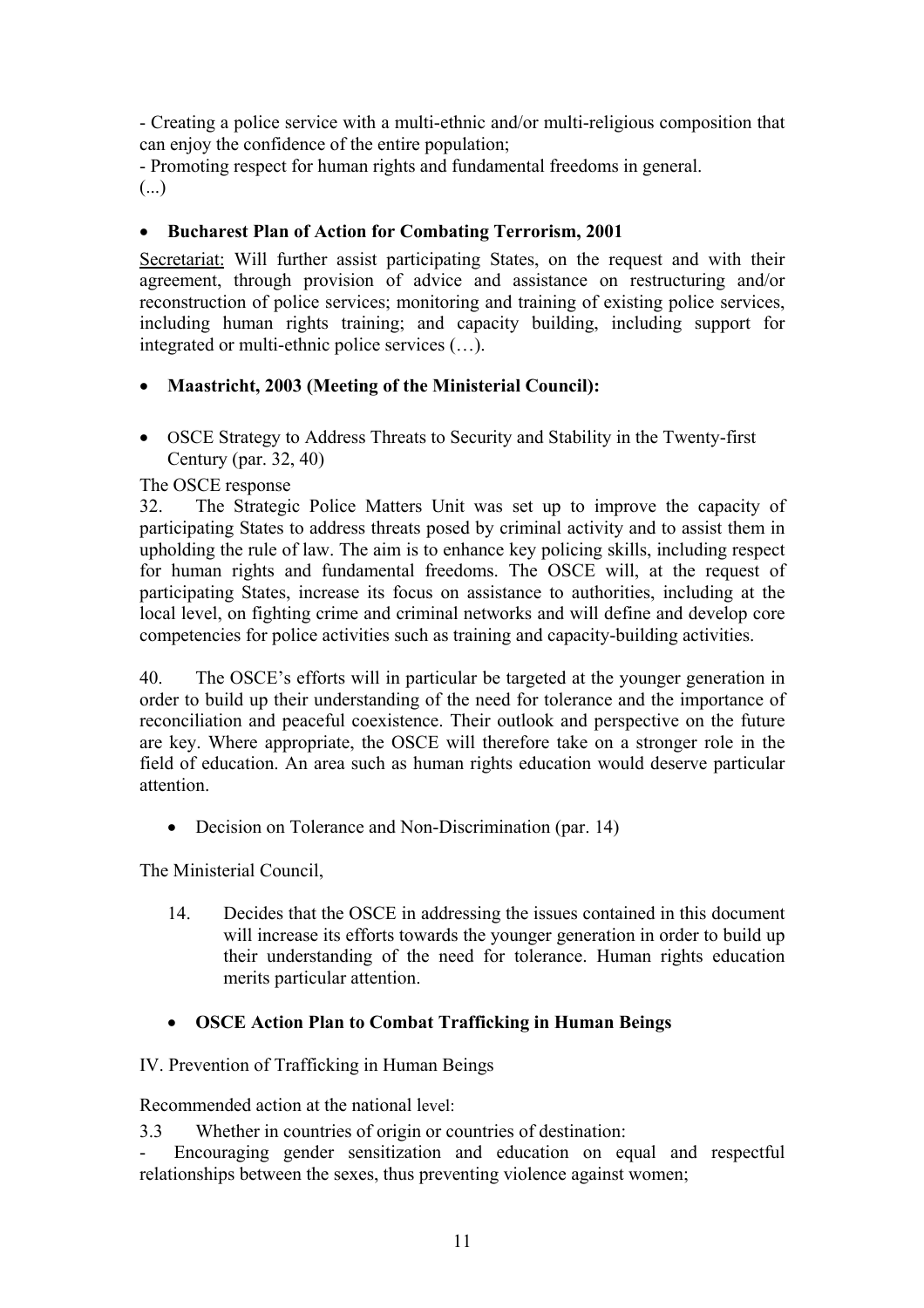# 5. Training

- 5.1 Providing or improving training for border officials, law enforcement officials, judges, prosecutors, immigration and other relevant officials in all aspects of trafficking in persons.
- 5.2 Giving, in such training programs, consideration to human rights and child- and gender-sensitive issues, and encouraging co-operation with non-governmental organizations, other relevant organizations and other elements of civil society.

# • **Action Plan on Improving the Situation of Roma and Sinti within the OSCE area, 2003**

III. Combating racism and discrimination Recommended action by participating States:

27. Develop training programmes to prevent excessive use of force and to promote awareness of and respect for human rights.

# V. Improving access to education

Education is a prerequisite to the participation of Roma and Sinti people in the political, social and economic life of their respective countries on a footing of equality with others. Strong immediate measures in this field, particularly those that foster school attendance and combat illiteracy, should be assigned the highest priority both by decision-makers and by Roma and Sinti communities. Educational policies should aim to integrate Roma and Sinti people into mainstream education by providing full and equal access at all levels, while remaining sensitive to cultural differences.

57. In co-ordination with relevant international organizations (in particular UNDP and the World Bank), the ODIHR-CPRSI and the OCEEA will examine ways to stimulate better access by Roma and Sinti people to regular training programmes. Workshops or round-table discussions tailored to the needs of Roma and Sinti people can be organized, with a view to informing and educating community members regarding the economic and social rights of individuals and entrepreneurs.

67. Ensure that national legislation includes adequate provisions banning racial segregation and discrimination in education and provides effective remedies for violations of such legislation.

69. Actively promote equal opportunities in the field of education for Roma and Sinti children, particularly by providing them with language-related or other assistance.

70. Take special measures to enhance the quality and effectiveness of education for Roma and Sinti children. Encourage increased representation of Roma and Sinti people among school teachers.